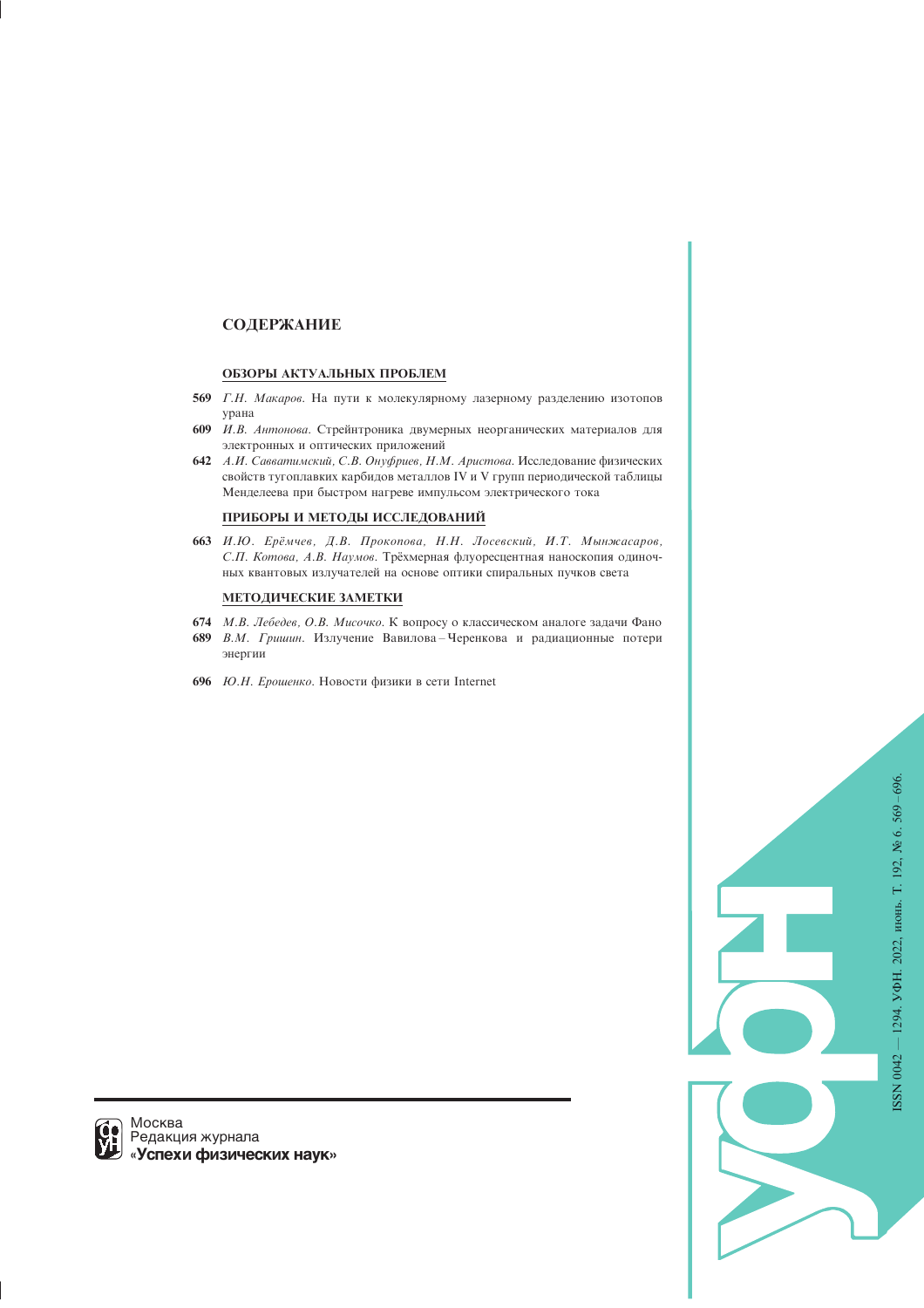**ISSN 0042-1294** 

РОССИЙСКАЯ АКАПЕМИЯ НАУК

# физических

Журнал основан в 1918 г.

2022 MIOHD

 $\boldsymbol{6}$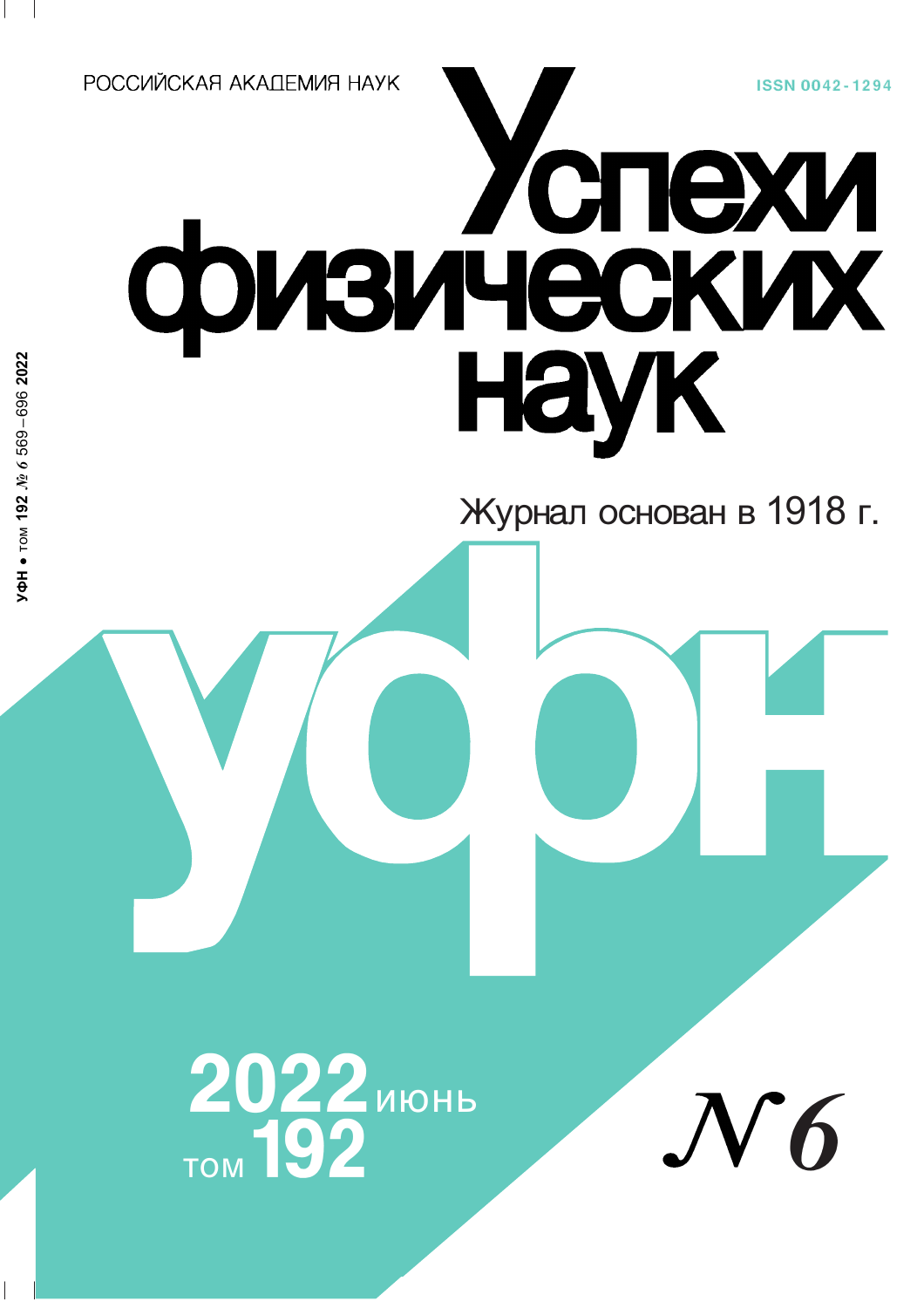РОССИЙСКАЯ АКАДЕМИЯ НАУК

УСПЕХИ ФИЗИЧЕСКИХ НАУК 2022, том 192 Журнал издаётся с апреля 1918 г.

Главный редактор В.А. РУБАКОВ

### РЕДАКЦИОННЫЙ СОВЕТ:

Л.П. ПИТАЕВСКИЙ (зам. главного редактора), Е.Б. АЛЕКСАНДРОВ, Ф.И. АТАУЛЛАХАНОВ, Ю.В. ГУЛЯЕВ, С.П. ДЕНИСОВ, Л.М. ЗЕЛЁНЫЙ, А.А. КАПЛЯНСКИЙ, О.А. КОЧАРОВСКАЯ, Г.Н. КУЛИПАНОВ, А.Г. ЛИТВАК, Г.А. МЕСЯЦ, Р.А. СЮНЯЕВ, А.Р. ХОХЛОВ, А.М. ЧЕРЕПАЩУК

# РЕДАКЦИОННАЯ КОЛЛЕГИЯ:

О.В. РУДЕНКО (зам. главного редактора), М.С. АКСЕНТЬЕВА (ответственный секретарь), П.И. АРСЕЕВ, В.С. БЕСКИН, А.Е. БОНДАРЬ, В.В. БРАЖКИН, М.А. ВАСИЛЬЕВ, М.И. ВЫСОЦКИЙ, И.М. ДРЕМИН, А.М. ЖЁЛТИКОВ, Г.Р. ИВАНИЦКИЙ, Д.И. КАЗАКОВ, В.В. КВЕДЕР, Н.Н. КОЛАЧЕВСКИЙ, З.Ф. КРАСИЛЬНИК, Е.А. КУЗНЕЦОВ, С.А. НИКИТОВ, В.Ф. ОБРАЗЦОВ, П.Н. ПАХЛОВ, К.А. ПОСТНОВ, В.И. РИТУС, Г.И. РУБЦОВ, М.В. САДОВСКИЙ, А.М. СЕРГЕЕВ, Б.М. СМИРНОВ, Р.А. СУРИС, Д.Р. ХОХЛОВ, М.В. ЧЕХОВА, Е.М. ЧУРАЗОВ

"Успехи физических наук" (сокращенно УФН) — журнал, публикующий обзоры современного состояния наиболее актуальных проблем физики и смежных с нею наук. Предназначается для научных работников, аспирантов, студентов-физиков старших курсов, преподавателей. Выходит 12 раз в год (1 том, включающий 12 номеров; при цитировании статей 1990-1993 гг. обязательно указывается номер журнала). Список указателей к вышедшим томам помещался на первой странице годового указателя статей в декабрьских номерах 1990-1995, 1997-2010, 2013-2016 гг.

# Вниманию читателей!

Условия оформления подписки на журнал "Успехи физических наук" на 2022 г. см. на с. 344, т. 192, № 3, 2022 г. и на сайте УФН www.ufn.ru

Электронные препринты статей, опубликованных в журнале УФН, доступны через Internet с 26 декабря 1994 года (сайт www.ufn.ru)

Адрес редакции: 119991 Москва, Ленинский проспект 53, Физический институт им. П.Н. Лебедева РАН, Редакция журнала "Успехи физических наук" Тел. (499) 132-62-65. Тел./факс (499) 132-63-48 Тел./факс (499) 190-42-44, (499) 190-34-52. E-mail: ufn@ufn.ru

© Физический институт им. П.Н. Лебедева Российской акалемии наук. "Успехи физических наук" 2022